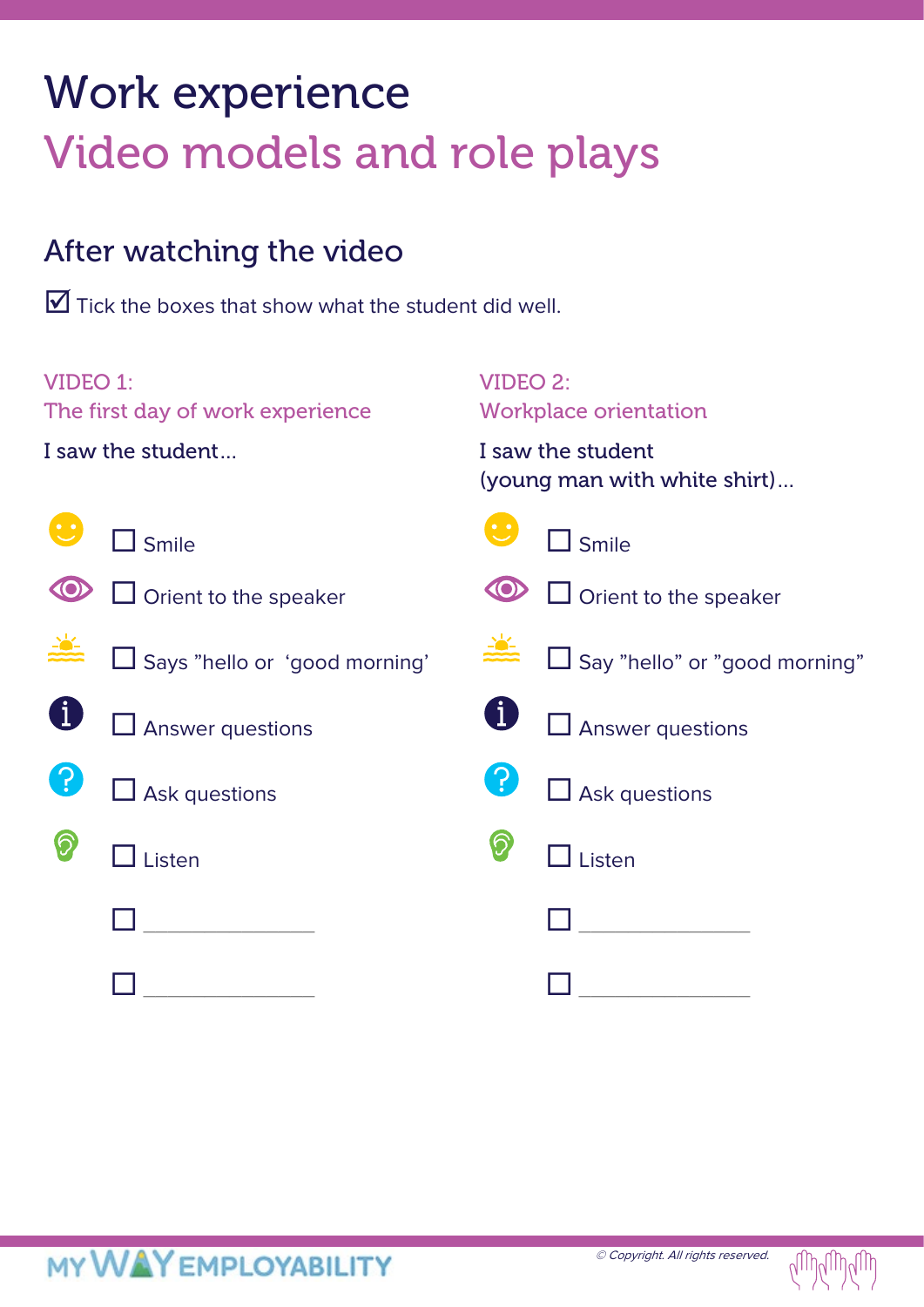### Role playing

Choose one of the following situations to role-play. If you prefer you can choose another situation.

- SITUATION 1: You are a work experience student and you are running late for your work experience.
- SITUATION 2: You are a work experience student and you are getting feedback on how you are going on work experience from your workplace key contact person.
- SITUATION 3: You don't understand something that you are supposed to do on your work experience. You are asking your workplace buddy for assistance.

\_\_\_\_\_\_\_\_\_\_\_\_\_\_\_\_\_\_\_\_\_\_\_\_\_\_\_\_\_\_\_\_\_\_\_\_\_\_\_\_\_\_\_\_\_\_\_\_\_\_\_\_\_\_\_\_\_\_\_\_\_\_\_\_\_\_\_\_\_\_\_\_\_\_\_\_\_\_\_\_\_\_\_

\_\_\_\_\_\_\_\_\_\_\_\_\_\_\_\_\_\_\_\_\_\_\_\_\_\_\_\_\_\_\_\_\_\_\_\_\_\_\_\_\_\_\_\_\_\_\_\_\_\_\_\_\_\_\_\_\_\_\_\_\_\_\_\_\_\_\_\_\_\_\_\_\_\_\_\_\_\_\_\_\_\_\_

#### Feedback

Answer the question. Write one sentence about your answer.

I saw the student…

| 8              | $\square$ Smile              |
|----------------|------------------------------|
| $\circledcirc$ | $\Box$ Orient to the speaker |
|                | $\Box$ Say 'good morning'    |
|                | $\Box$ Answer questions      |
| 8              | $\Box$ Ask questions         |
|                | ] Listen                     |
|                |                              |
|                |                              |

Please explain why or why not: